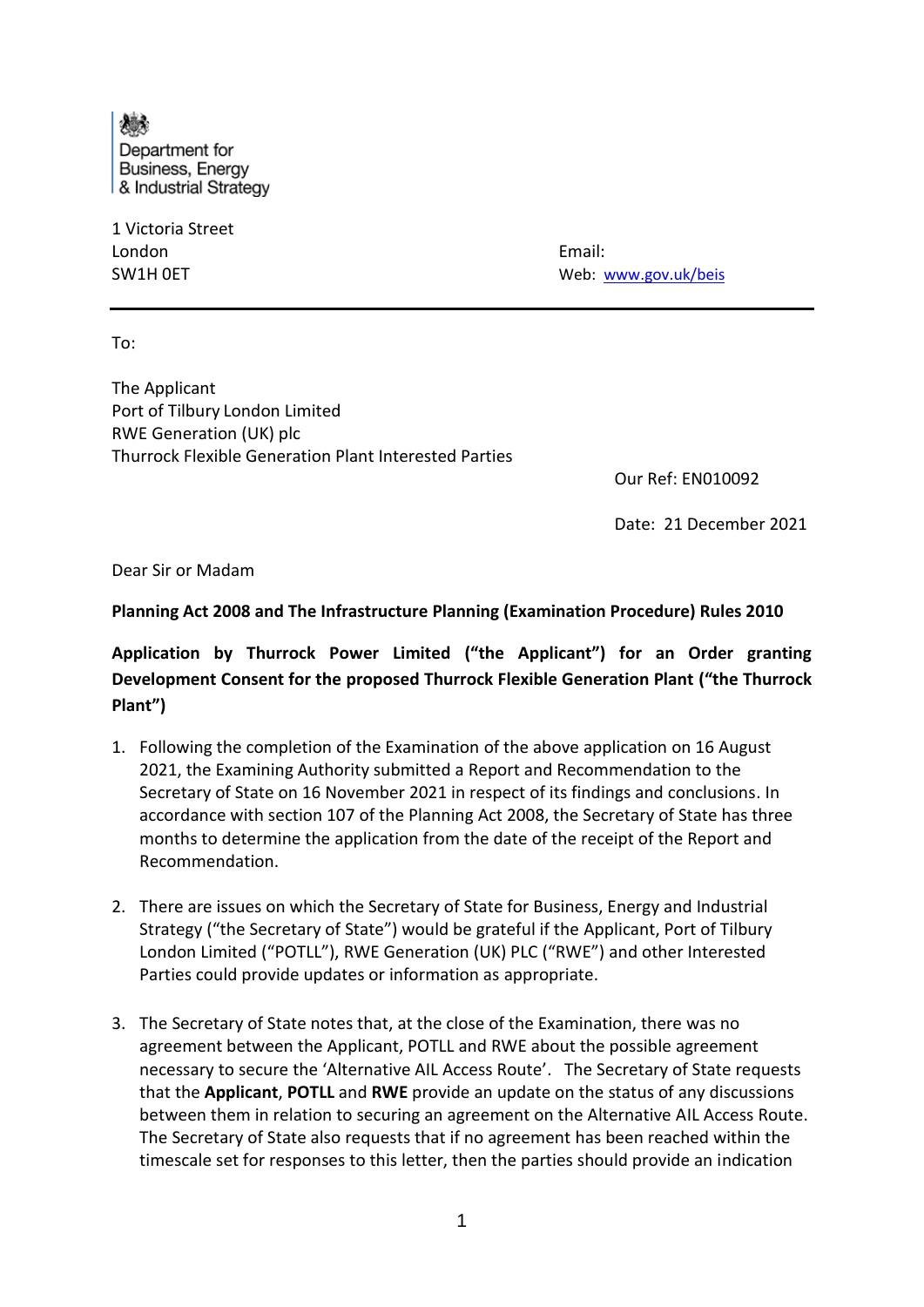of when discussions between them might be concluded. The Secretary of State also invites other **Interested Parties** to comment on this issue if they wish to do so.

- 4. In the event that an agreement is concluded, the Secretary of State requests that the **Applicant** should provide: a revised Development Consent Order to reflect the terms of the agreement; a revised Book of Reference, a revised Statement of Reasons; and, revised versions of any other relevant documents (including plans) that would require certification by the Secretary of State.
- 5. The Secretary of State notes that Pinsent Masons for POTLL made a Deadline 8 Submission – 'Appendix 3: Mark up of Applicant's DCO Version 8'. This included a request that wording should be inserted in proposed Requirement 18(4) in the draft development consent order to require the causeway to be removed *'no later than 1 month following the approval of a causeway decommissioning plan under requirement 19(4)'* (to ensure that the causeway is removed expeditiously). While acknowledging POTLL's concern that, in the event the causeway needs to be removed it should be done as quickly as possible, the Secretary of State takes the view that the proposed one month timetable might prove challenging for the Applicant and considers that it would be more appropriate to require that the causeway should be removed within 3 months of the causeway decommissioning plan being approved by the Marine Management Organisation. The Secretary of State requests comments from the **Applicant** and from **POTLL** on his proposed addition to Requirement 18(4). The Secretary of State also invites other **Interested Parties** to comment on this issue if they wish to do so.
- 6. The Secretary of State would also be grateful if the **Applicant** would confirm that it is content that "decommissioning", as referred to at Requirements 18(4) and 19, does not require further definition because this will be determined as part of the approval process for the causeway decommissioning plan pursuant to Requirement 19(1). The Secretary of State also invites other **Interested Parties** to comment on this issue if they wish to do so.
- **7. Comments should be submitted by email only to:**  ThurrockFPG@planninginspectorate.gov.uk **by 23.59 on the 12 January 2022.**
- 8. Responses will be published on the Thurrock Flexible Generation Plant page of the National Infrastructure Planning website: https://infrastructure.planninginspectorate.gov.uk/projects/south-east/thurrockflexible-generation-plant/ as soon as practicable after the **12 January 2022**.
- 9. Once the Secretary of State has considered the submissions that have been made to him, he will decide whether any further consultation is to take place. Interested Parties should not assume that further rounds of consultation will be required.
- 10. This letter is without prejudice to the Secretary of State's consideration of whether to grant or withhold development consent for the Thurrock Plant. Nothing in this letter is to be taken to imply what the eventual decision might be or what final conclusions